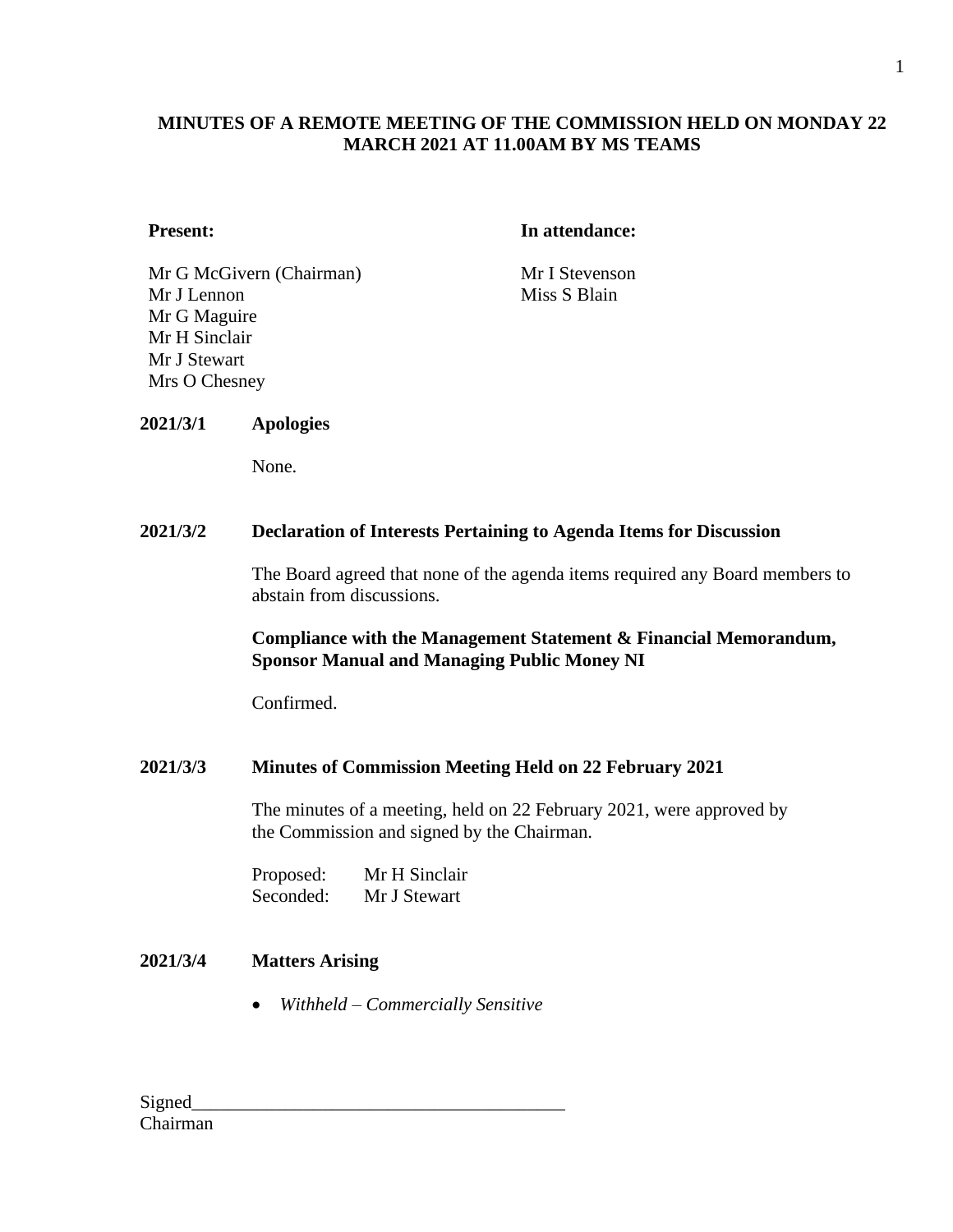#### **2021/3/5 Correspondence**

## • **AERA Committee re Climate Change Committee advice for NI (and LMC response)**

The Board agreed the LMC response had been very comprehensive.

## • **Letter to DAERA re LMC Board Succession (response awaited)**

The Board agreed that the Chief Executive had captured the Board's discussions. No response has yet been received from DAERA.

## • **Declan McAleer MLA re Private Members Bill (for consideration)**

The Board agreed that LMC would not submit a response to the Private Members Bill consultation**.**

## **2021/3/6 Chairman's Report**

The Chairman commented on a number of current issues affecting LMC and the red meat industry and his participation in a series of meetings and events since the last meeting of the Board.

- Meeting with Bord Bia Discussed the standards for the Grass Fed Beef PGI application
- Attended a meeting with NI Farm Groups representatives. Discussed a number of current and historic issues.
- UFU meeting with Minister Lyons Chairman and Chief Executive attended as UFU Corporate Members.

## **2021/3/7 Chief Executive's Report**

In advance of the meeting the Chief Executive had circulated a report relating to this section of the meeting.

## • **Office Accommodation**

The Chief Executive advised that management has been considering future short-term office space requirements for LMC. A business case is being developed to extend the 5 year lease for Lissue Walk that is due to expire at the end of August 2021.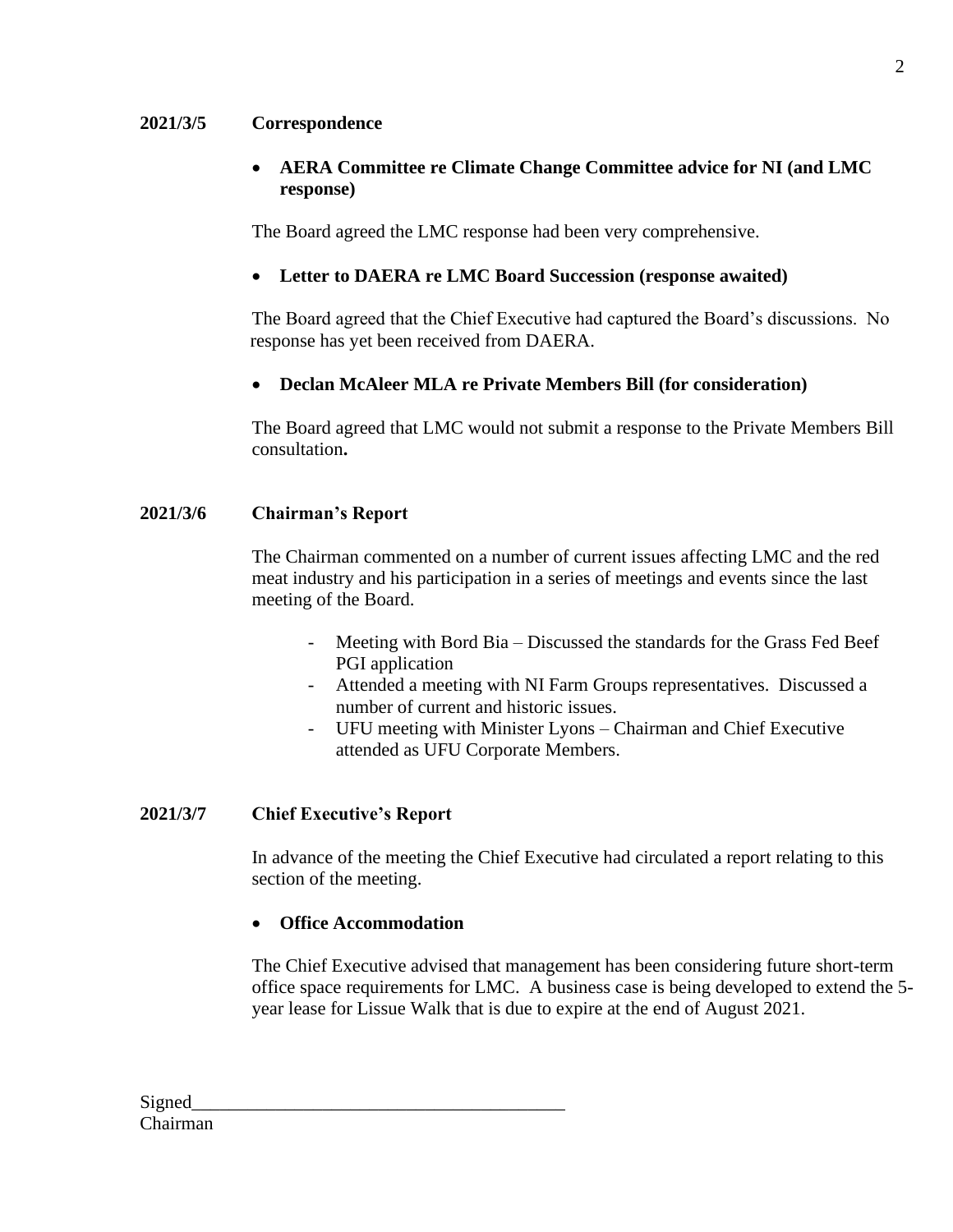The Chief Executive updated the Board on the progress to develop a system for verifying the grass fed credentials of beef produced in Northern Ireland. He also gave a summary of a very helpful meeting between LMC, DAERA and the DEFRA GI Team held on 4 March 2021.

# • **Red Tractor**

The Chief Executive explained that the devolved nations were seeking to gain agreement from Red Tractor on the equivalence of standards across each of the respective assurance schemes. A further meeting is planned for the end of May/start of June where the key issue will be trying to get agreement on the Common Framework document.

# • **UFU Corporate Event**

The Chairman and Chief Executive attended a Corporate Member engagement event with the interim Agriculture Environment and Rural Affairs Minister Gordon Lyons on 3 March 2021**.**

## • **Financials**

The Chief Executive advised that LMC is predicting a surplus of income over expenditure at the year-end. DAERA has been kept up-to-date with financial performance through monthly returns.

# **2021/3/8 Consideration of LMC Draft Strategic Plan for 2021 to 2024**

The Board discussed the draft Strategic Plan 2021-2024 prepared by the LMC management team. A number of suggestions were made by Board Members which the Chief Executive will seek to incorporate into the draft plan.

**Action Point:** The Chief Executive will make refinements to the Strategic Plan and recirculate to the Board. The Board will meet if required before the next Board meeting to consider and approve a draft Business Plan for 2021-22 which cannot be finalised until some key issues are clarified around FQAS funding, staff pay and some key areas of business expenditure.